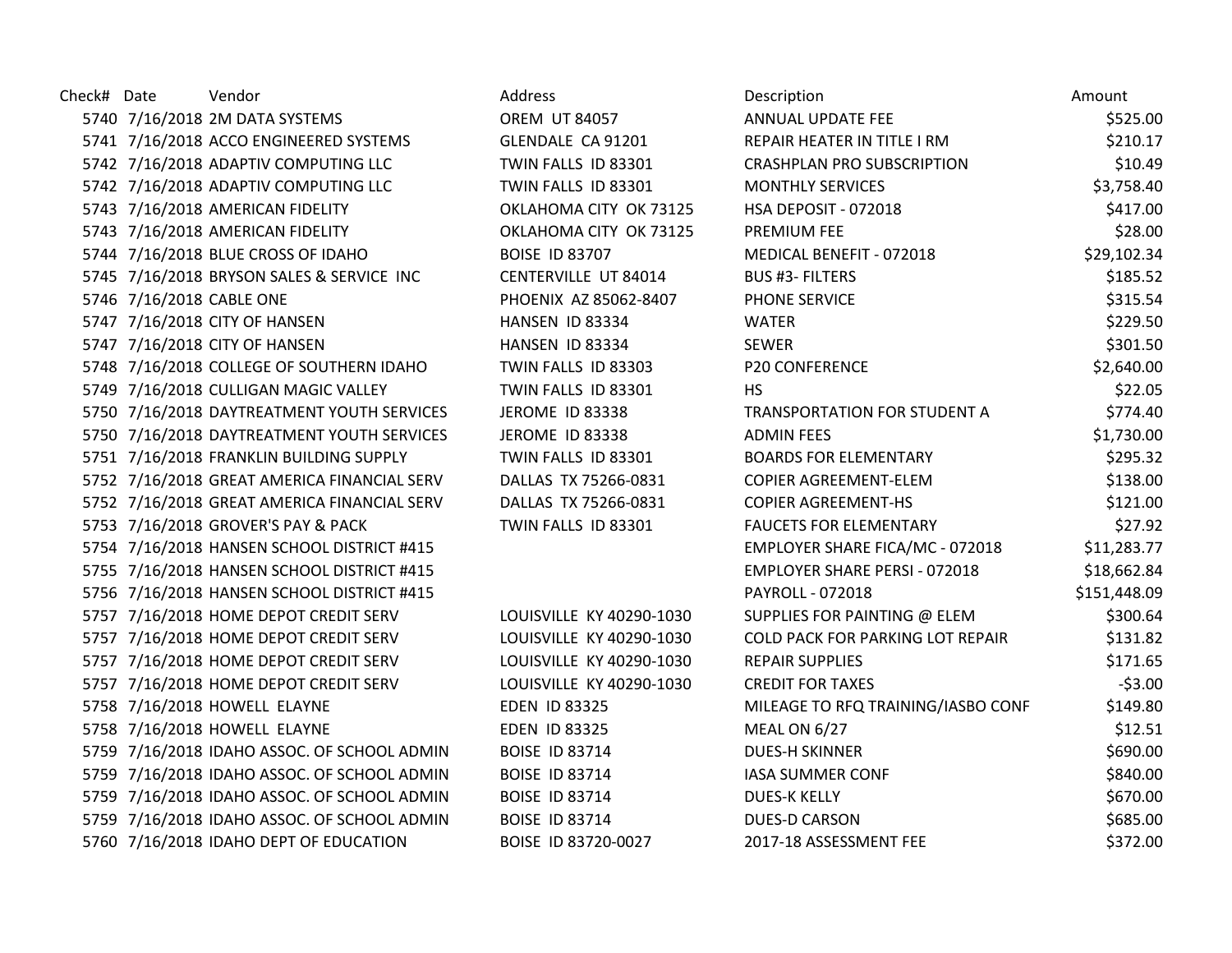| 5761 7/16/2018 IDAHO DIGITAL LEARNING        | <b>BOISE ID 83707</b>        | ENGLISH AS A NEW LANGUAGE II     | \$75.00    |
|----------------------------------------------|------------------------------|----------------------------------|------------|
| 5761 7/16/2018 IDAHO DIGITAL LEARNING        | <b>BOISE ID 83707</b>        | <b>ONLINE CLASSES</b>            | \$105.00   |
| 5762 7/16/2018 IDAHO POWER                   | Seattle WA 98124-1966        | <b>FOOTBALL FIELD</b>            | \$5.19     |
| 5762 7/16/2018 IDAHO POWER                   | Seattle WA 98124-1966        | <b>IRRIGATION PUMP</b>           | \$121.11   |
| 5762 7/16/2018 IDAHO POWER                   | Seattle WA 98124-1966        | <b>JR/SR HIGH</b>                | \$1,519.21 |
| 5762 7/16/2018 IDAHO POWER                   | Seattle WA 98124-1966        | ELEMENTARY                       | \$1,115.21 |
| 5762 7/16/2018 IDAHO POWER                   | Seattle WA 98124-1966        | <b>SOUTH MODULAR</b>             | \$16.60    |
| 5762 7/16/2018 IDAHO POWER                   | Seattle WA 98124-1966        | PRE SCHOOL                       | \$33.94    |
| 5763 7/16/2018 IDAHO SCHOOL BOARDS ASSOC INC | BOISE ID 83707-4797          | SUMMER LEADERSHIP INSTITUTE-2018 | \$1,200.00 |
| 5764 7/16/2018 IDAHO SCHOOL DIST COUNCIL     | <b>BOISE ID 83705</b>        | MEMBERSHIP DUES 2018-19          | \$50.00    |
| 5765 7/16/2018 IDAHO STATE BILLING SERVICE   | <b>BOISE ID 83709</b>        | MEDICAID ADMIN FEE               | \$1,147.73 |
| 5765 7/16/2018 IDAHO STATE BILLING SERVICE   | <b>BOISE ID 83709</b>        | MEDICAID ADMIN FEE               | \$1,018.68 |
| 5766 7/16/2018 INTEGRATED TECHNOLOGIES       | TWIN FALLS ID 83303-1843     | <b>ELEMENTARY OFFICE</b>         | \$5.94     |
| 5766 7/16/2018 INTEGRATED TECHNOLOGIES       | TWIN FALLS ID 83303-1843     | ELEMENTARY-XEROX                 | \$30.32    |
| 5766 7/16/2018 INTEGRATED TECHNOLOGIES       | TWIN FALLS ID 83303-1843     | ELEMENTARY-SHARP                 | \$19.80    |
| 5767 7/16/2018 INTERMOUNTAIN GAS             | <b>BOISE ID 83732</b>        | PRESCHOOL                        | \$19.39    |
| 5767 7/16/2018 INTERMOUNTAIN GAS             | <b>BOISE ID 83732</b>        | AG BLDG                          | \$144.02   |
| 5767 7/16/2018 INTERMOUNTAIN GAS             | <b>BOISE ID 83732</b>        | <b>JR/SR HIGH</b>                | \$48.22    |
| 5767 7/16/2018 INTERMOUNTAIN GAS             | <b>BOISE ID 83732</b>        | ELEMENTARY                       | \$34.43    |
| 5768 7/16/2018 MOORE SMITH BUXTON & TURCKE   | <b>BOISE ID 83714</b>        | PROFESSIONAL SERVICES            | \$555.00   |
| 5769 7/16/2018 NAPA AUTO PARTS               | TWIN FALLS ID 83303-1425     | TIRE TREAD DEPTH GAUGE           | \$5.49     |
| 5770 7/16/2018 NORCO                         | SALT LAKE CITY UT 84141-3124 | <b>TANK RENTAL</b>               | \$5.96     |
| 5770 7/16/2018 NORCO                         | SALT LAKE CITY UT 84141-3124 | <b>WELDER GLOVES</b>             | \$216.00   |
| 5770 7/16/2018 NORCO                         | SALT LAKE CITY UT 84141-3124 | ER70S-6 SOLID WIRE               | \$166.64   |
| 5770 7/16/2018 NORCO                         | SALT LAKE CITY UT 84141-3124 | MEDIUM WELDER JACKET             | \$95.28    |
| 5770 7/16/2018 NORCO                         | SALT LAKE CITY UT 84141-3124 | LARGE WELDER JACKET              | \$95.28    |
| 5770 7/16/2018 NORCO                         | SALT LAKE CITY UT 84141-3124 | XL WELDERS JACKET                | \$95.28    |
| 5770 7/16/2018 NORCO                         | SALT LAKE CITY UT 84141-3124 | XXL WELDERS JACKET               | \$34.95    |
| 5770 7/16/2018 NORCO                         | SALT LAKE CITY UT 84141-3124 | <b>WELDERS CAPS</b>              | \$350.50   |
| 5771 7/16/2018 NORTHERN HARDWOOD CO INC      | DEER PARK WA 99006-0499      | RESEAL GYM FLOOR                 | \$3,186.00 |
| 5772 7/16/2018 NU-VU GLASS                   | TWIN FALLS ID 83301          | PLEXIE GLASS WINDOW FOR DOOR     | \$37.50    |
| 5773 7/16/2018 PSI ENVIRONMENTAL             | TWIN FALLS ID 83301-7873     | <b>ELEM</b>                      | \$69.90    |
| 5773 7/16/2018 PSI ENVIRONMENTAL             | TWIN FALLS ID 83301-7873     | <b>HS</b>                        | \$165.80   |
| 5774 7/16/2018 RIKIM INC                     | KIMBERLY ID 83341            | <b>EMERGENCY LIGHTS</b>          | \$211.20   |